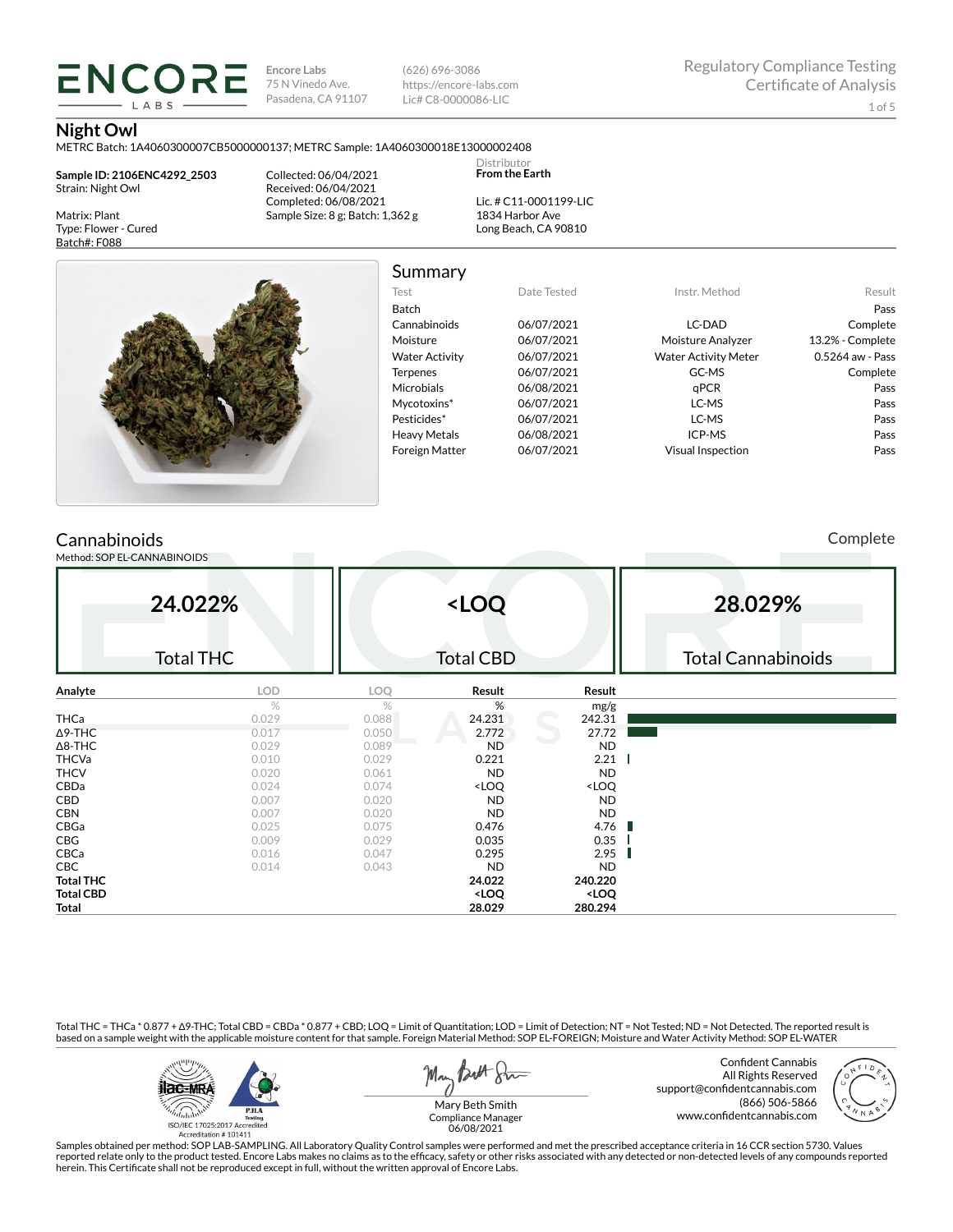**ENCORE Encore Labs** 75 N Vinedo Ave. Pasadena, CA 91107

(626) 696-3086 https://encore-labs.com Lic# C8-0000086-LIC

## **Night Owl**

LABS

METRC Batch: 1A4060300007CB5000000137; METRC Sample: 1A4060300018E13000002408

| Sample ID: 2106ENC4292_2503<br>Strain: Night Owl<br>Matrix: Plant | Collected: 06/04/2021<br>Received: 06/04/2021<br>Completed: 06/08/2021<br>Sample Size: 8 g; Batch: 1,362 g | Distributor<br><b>From the Earth</b><br>Lic. # C11-0001199-LIC<br>1834 Harbor Ave |                                                          |                              |  |
|-------------------------------------------------------------------|------------------------------------------------------------------------------------------------------------|-----------------------------------------------------------------------------------|----------------------------------------------------------|------------------------------|--|
| Type: Flower - Cured<br>Batch#: F088                              |                                                                                                            | Long Beach, CA 90810                                                              |                                                          |                              |  |
| <b>Terpenes</b>                                                   |                                                                                                            |                                                                                   |                                                          |                              |  |
| Method: SOP EL-TERPENES                                           |                                                                                                            |                                                                                   |                                                          |                              |  |
| Analyte                                                           | <b>LOD</b>                                                                                                 | <b>LOO</b>                                                                        | Result                                                   | <b>Result</b>                |  |
|                                                                   | $\%$                                                                                                       | $\%$                                                                              | %                                                        | mg/g                         |  |
| β-Myrcene                                                         | 0.003                                                                                                      | 0.011                                                                             | 0.998                                                    | 9.98                         |  |
| $\alpha$ -Pinene                                                  | 0.002                                                                                                      | 0.011                                                                             | 0.527                                                    | 5.27                         |  |
| β-Caryophyllene                                                   | 0.003                                                                                                      | 0.011                                                                             | 0.408                                                    | 4.08                         |  |
| <b>B-Pinene</b>                                                   | 0.002                                                                                                      | 0.011                                                                             | 0.170                                                    | 1.70                         |  |
| $\alpha$ -Humulene                                                | 0.001                                                                                                      | 0.011                                                                             | 0.107                                                    | 1.07                         |  |
| δ-Limonene                                                        | 0.001                                                                                                      | 0.011                                                                             | 0.098                                                    | 0.98                         |  |
| Caryophyllene Oxide*                                              | 0.003                                                                                                      | 0.011                                                                             | 0.042                                                    | 0.42                         |  |
| Fenchol*                                                          | 0.002                                                                                                      | 0.011                                                                             | 0.024                                                    | 0.24                         |  |
| $\alpha$ -Bisabolol                                               | 0.003                                                                                                      | 0.011                                                                             | <b>ND</b>                                                | <b>ND</b>                    |  |
| $\alpha$ -Phellandrene*                                           | 0.002                                                                                                      | 0.011                                                                             | <b>ND</b>                                                | <b>ND</b>                    |  |
| $\alpha$ -Terpinene                                               | 0.002                                                                                                      | 0.011                                                                             | <b>ND</b>                                                | <b>ND</b>                    |  |
| Borneol*                                                          | 0.002                                                                                                      | 0.011                                                                             | <loq< td=""><td><loq< td=""><td></td></loq<></td></loq<> | <loq< td=""><td></td></loq<> |  |
| Camphene                                                          | 0.001                                                                                                      | 0.011                                                                             | <loq< td=""><td><loq< td=""><td></td></loq<></td></loq<> | <loq< td=""><td></td></loq<> |  |
| Camphor*                                                          | 0.002                                                                                                      | 0.017                                                                             | <b>ND</b>                                                | <b>ND</b>                    |  |
| cis-Nerolidol                                                     | 0.003                                                                                                      | 0.011                                                                             | <b>ND</b>                                                | <b>ND</b>                    |  |
| δ-3-Carene                                                        | 0.001                                                                                                      | 0.011                                                                             | <b>ND</b>                                                | <b>ND</b>                    |  |
| Eucalyptol                                                        | 0.002                                                                                                      | 0.011                                                                             | <b>ND</b>                                                | <b>ND</b>                    |  |
| Fenchone*                                                         | 0.002                                                                                                      | 0.011                                                                             | <b>ND</b>                                                | <b>ND</b>                    |  |
| y-Terpinene                                                       | 0.002                                                                                                      | 0.011                                                                             | <b>ND</b>                                                | <b>ND</b>                    |  |
| Guaiol                                                            | 0.003                                                                                                      | 0.011                                                                             | <b>ND</b>                                                | <b>ND</b>                    |  |
| Linalool                                                          | 0.002                                                                                                      | 0.011                                                                             | <b>ND</b>                                                | <b>ND</b>                    |  |
| Ocimene                                                           | 0.003                                                                                                      | 0.011                                                                             | <b>ND</b>                                                | <b>ND</b>                    |  |
| p-Cymene*                                                         | 0.001                                                                                                      | 0.011                                                                             | <b>ND</b>                                                | <b>ND</b>                    |  |
| Terpinolene                                                       | 0.002                                                                                                      | 0.011                                                                             | <b>ND</b>                                                | <b>ND</b>                    |  |
| trans-Nerolidol                                                   | 0.004                                                                                                      | 0.011                                                                             | <b>ND</b>                                                | <b>ND</b>                    |  |
| Valencene*                                                        | 0.003                                                                                                      | 0.011                                                                             | <b>ND</b>                                                | <b>ND</b>                    |  |
| <b>Total</b>                                                      |                                                                                                            |                                                                                   | 2.376                                                    | 23.76                        |  |

# Primary Aromas



Date Tested: 06/07/2021<br>\*Beyond scope of accreditation. LOQ = Limit of Quantitation; LOD = Limit of Detection; NT = Not Tested; ND = Not Detected. The reported result is based on a sample weight with the applicable moisture content for that sample.



May Both Sur

Confident Cannabis All Rights Reserved support@confidentcannabis.com (866) 506-5866 www.confidentcannabis.com



Mary Beth Smith Compliance Manager 06/08/2021

Samples obtained per method: SOP LAB-SAMPLING. All Laboratory Quality Control samples were performed and met the prescribed acceptance criteria in 16 CCR section 5730. Values reported relate only to the product tested. Encore Labs makes no claims as to the efficacy, safety or other risks associated with any detected or non-detected levels of any compounds reported<br>herein. This Certificate shall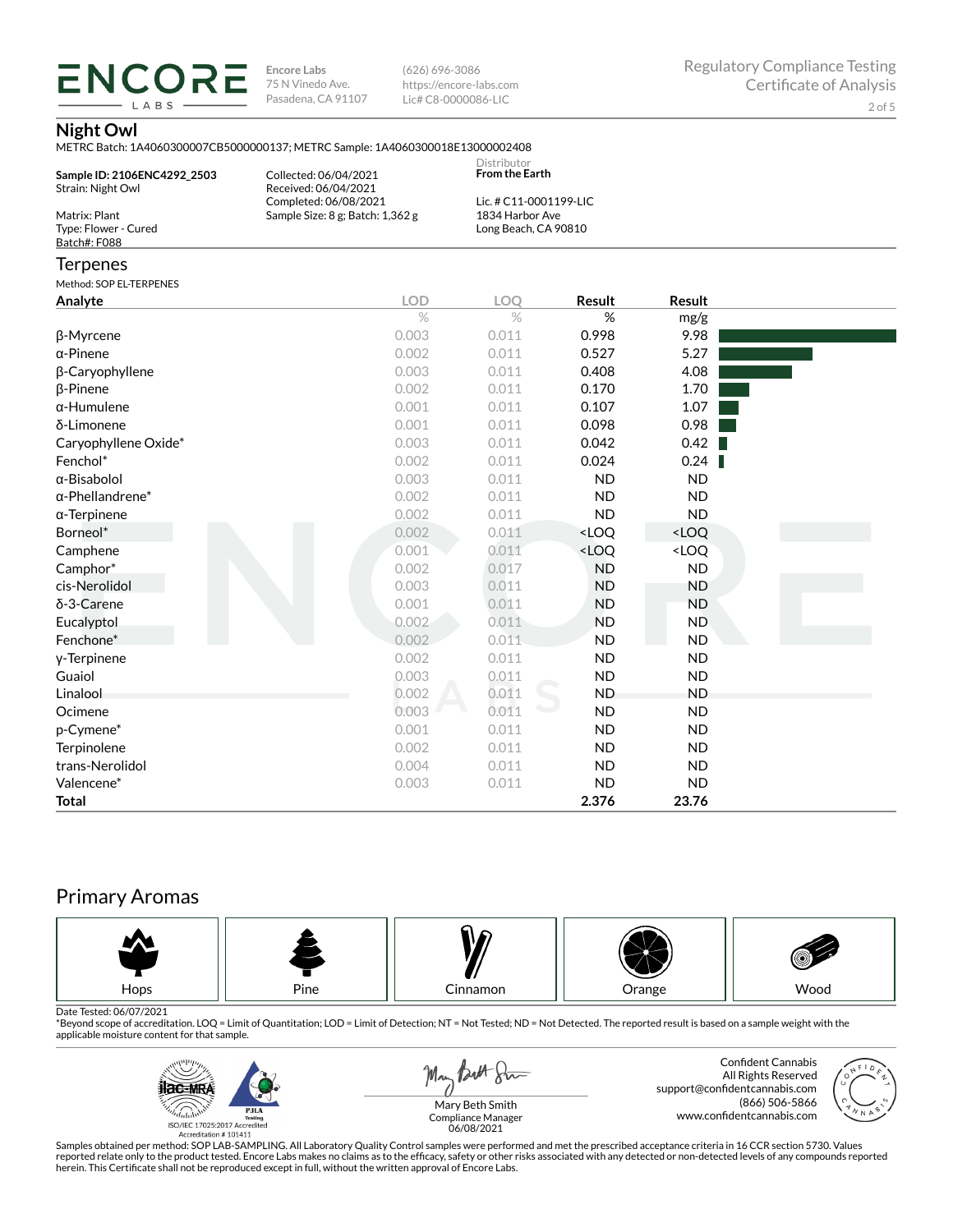**Encore Labs** 75 N Vinedo Ave. Pasadena, CA 91107 (626) 696-3086 https://encore-labs.com Lic# C8-0000086-LIC

#### **Night Owl**

METRC Batch: 1A4060300007CB5000000137; METRC Sample: 1A4060300018E13000002408

**Sample ID: 2106ENC4292\_2503** Strain: Night Owl Matrix: Plant

**ENCORI** LABS

> Collected: 06/04/2021 Received: 06/04/2021 Completed: 06/08/2021 Sample Size: 8 g; Batch: 1,362 g

Lic. # C11-0001199-LIC 1834 Harbor Ave Long Beach, CA 90810

Distributor **From the Earth**

### Pesticides

Type: Flower - Cured Batch#: F088

Method: SOP EL-PesticidesLCMS LC-MS

| Analyte             | <b>LOD</b>         | LOO               | Limit            | Result                 | <b>Status</b> |                         | <b>LOD</b>        | LOQ               | Limit            | Result                 | <b>Status</b> |
|---------------------|--------------------|-------------------|------------------|------------------------|---------------|-------------------------|-------------------|-------------------|------------------|------------------------|---------------|
|                     |                    |                   |                  |                        |               | Analyte                 |                   |                   |                  |                        |               |
| Abamectin           | $\mu$ g/g<br>0.005 | $\mu$ g/g<br>0.02 | $\mu$ g/g<br>0.1 | $\mu$ g/g<br><b>ND</b> | Pass          | Fludioxonil             | $\mu$ g/g<br>0.01 | $\mu$ g/g<br>0.05 | $\mu$ g/g<br>0.1 | $\mu$ g/g<br><b>ND</b> | Pass          |
| Acephate            | 0.002              | 0.01              | 0.1              | <b>ND</b>              | Pass          | Hexythiazox             | 0.005             | 0.02              | 0.1              | <b>ND</b>              | Pass          |
| Acequinocyl         | 0.01               | 0.02              | 0.1              | <b>ND</b>              | Pass          | Imazalil                | 0.05              | 0.1               | 0.05             | <b>ND</b>              | Pass          |
| Acetamiprid         | 0.005              | 0.02              | 0.1              | <b>ND</b>              | Pass          | Imidacloprid            | 0.005             | 0.02              | 5                | <b>ND</b>              | Pass          |
| Aldicarb            | 0.05               | 0.1               | 0.05             | <b>ND</b>              | Pass          | <b>Kresoxim Methyl</b>  | 0.005             | 0.02              | 0.1              | <b>ND</b>              | Pass          |
| Azoxystrobin        | 0.005              | 0.02              | 0.1              | <b>ND</b>              | Pass          | Malathion               | 0.02              | 0.05              | 0.5              | <b>ND</b>              | Pass          |
| <b>Bifenazate</b>   | 0.005              | 0.01              | 0.1              | <b>ND</b>              | Pass          | Metalaxyl               | 0.002             | 0.005             | $\overline{2}$   | <b>ND</b>              | Pass          |
| <b>Bifenthrin</b>   | 0.02               | 0.05              | 3                | <b>ND</b>              | Pass          | Methiocarb              | 0.05              | 0.1               | 0.05             | <b>ND</b>              | Pass          |
| <b>Boscalid</b>     | 0.02               | 0.05              | 0.1              | <b>ND</b>              | Pass          | Methomyl                | 0.01              | 0.02              | 1                | <b>ND</b>              | Pass          |
| Captan              | 0.2                | 0.3               | 0.7              | <b>ND</b>              | Pass          | Mevinphos               | 0.02              | 0.05              | 0.02             | <b>ND</b>              | Pass          |
| Carbaryl            | 0.02               | 0.05              | 0.5              | <b>ND</b>              | Pass          | Myclobutanil            | 0.005             | 0.01              | 0.1              | <b>ND</b>              | Pass          |
| Carbofuran          | 0.05               | 0.1               | 0.05             | <b>ND</b>              | Pass          | Naled                   | 0.01              | 0.02              | 0.1              | <b>ND</b>              | Pass          |
| Chlorantraniliprole | 0.002              | 0.01              | 10               | <b>ND</b>              | Pass          | Oxamyl                  | 0.005             | 0.01              | 0.5              | <b>ND</b>              | Pass          |
| Chlordane           | 0.05               | 0.1               | 0.05             | <b>ND</b>              | Pass          | Paclobutrazol           | 0.05              | 0.1               | 0.05             | <b>ND</b>              | Pass          |
| Chlorfenapyr        | 0.05               | 0.1               | 0.05             | <b>ND</b>              | Pass          | Parathion Methyl        | 0.02              | 0.05              | 0.02             | <b>ND</b>              | Pass          |
| Chlorpyrifos        | 0.05               | 0.1               | 0.05             | <b>ND</b>              | Pass          | Pentachloronitrobenzene | 0.02              | 0.05              | 0.1              | <b>ND</b>              | Pass          |
| Clofentezine        | 0.01               | 0.02              | 0.1              | <b>ND</b>              | Pass          | Permethrin              | 0.02              | 0.05              | 0.5              | <b>ND</b>              | Pass          |
| Coumaphos           | 0.02               | 0.05              | 0.02             | <b>ND</b>              | Pass          | Phosmet                 | 0.01              | 0.02              | 0.1              | <b>ND</b>              | Pass          |
| Cyfluthrin          | 0.05               | 0.1               | $\overline{2}$   | <b>ND</b>              | Pass          | Piperonyl Butoxide      | 0.02              | 0.05              | 3                | <b>ND</b>              | Pass          |
| Cypermethrin        | 0.1                | 0.2               | 1                | <b>ND</b>              | Pass          | Prallethrin             | 0.005             | 0.02              | 0.1              | <b>ND</b>              | Pass          |
| Daminozide          | 0.02               | 0.05              | 0.02             | <b>ND</b>              | Pass          | Propiconazole           | 0.005             | 0.01              | 0.1              | <b>ND</b>              | Pass          |
| Diazinon            | 0.002              | 0.01              | 0.1              | <b>ND</b>              | Pass          | Propoxur                | 0.05              | 0.1               | 0.05             | <b>ND</b>              | Pass          |
| <b>Dichlorvos</b>   | 0.02               | 0.05              | 0.02             | <b>ND</b>              | Pass          | Pyrethrins              | 0.02              | 0.05              | 0.5              | <b>ND</b>              | Pass          |
| Dimethoate          | 0.02               | 0.05              | 0.02             | <b>ND</b>              | Pass          | Pyridaben               | 0.005             | 0.01              | 0.1              | <b>ND</b>              | Pass          |
| Dimethomorph        | 0.005              | 0.02              | $\overline{2}$   | <b>ND</b>              | Pass          | Spinetoram              | 0.005             | 0.01              | 0.1              | <b>ND</b>              | Pass          |
| Ethoprophos         | 0.05               | 0.1               | 0.05             | <b>ND</b>              | Pass          | Spinosad                | 0.005             | 0.01              | 0.1              | <b>ND</b>              | Pass          |
| Etofenprox          | 0.05               | 0.1               | 0.05             | <b>ND</b>              | Pass          | Spiromesifen            | 0.01              | 0.02              | 0.1              | <b>ND</b>              | Pass          |
| Etoxazole           | 0.005              | 0.02              | 0.1              | <b>ND</b>              | Pass          | Spirotetramat           | 0.005             | 0.01              | 0.1              | <b>ND</b>              | Pass          |
| Fenhexamid          | 0.005              | 0.02              | 0.1              | <b>ND</b>              | Pass          | Spiroxamine             | 0.05              | 0.1               | 0.05             | <b>ND</b>              | Pass          |
| Fenoxycarb          | 0.05               | 0.1               | 0.05             | <b>ND</b>              | Pass          | Tebuconazole            | 0.005             | 0.01              | 0.1              | <b>ND</b>              | Pass          |
| Fenpyroximate       | 0.005              | 0.02              | 0.1              | <b>ND</b>              | Pass          | Thiacloprid             | 0.02              | 0.05              | 0.02             | <b>ND</b>              | Pass          |
| Fipronil            | 0.05               | 0.1               | 0.05             | <b>ND</b>              | Pass          | Thiamethoxam            | 0.005             | 0.01              | 5                | <b>ND</b>              | Pass          |
| Flonicamid          | 0.01               | 0.02              | 0.1              | <b>ND</b>              | Pass          | Trifloxystrobin         | 0.005             | 0.01              | 0.1              | <b>ND</b>              | Pass          |

LOQ = Limit of Quantitation; LOD = Limit of Detection; NT = Not Tested; ND = Not Detected.

**ilac-MRA PJLA**  $d_{\rm thbb}$ ISO/IEC 17025:2017 Ac Accreditation #101411

May Butt Sin

Confident Cannabis All Rights Reserved support@confidentcannabis.com (866) 506-5866 www.confidentcannabis.com



Mary Beth Smith Compliance Manager 06/08/2021

Samples obtained per method: SOP LAB-SAMPLING. All Laboratory Quality Control samples were performed and met the prescribed acceptance criteria in 16 CCR section 5730. Values reported relate only to the product tested. Encore Labs makes no claims as to the efficacy, safety or other risks associated with any detected or non-detected levels of any compounds reported<br>herein. This Certificate shall

Pass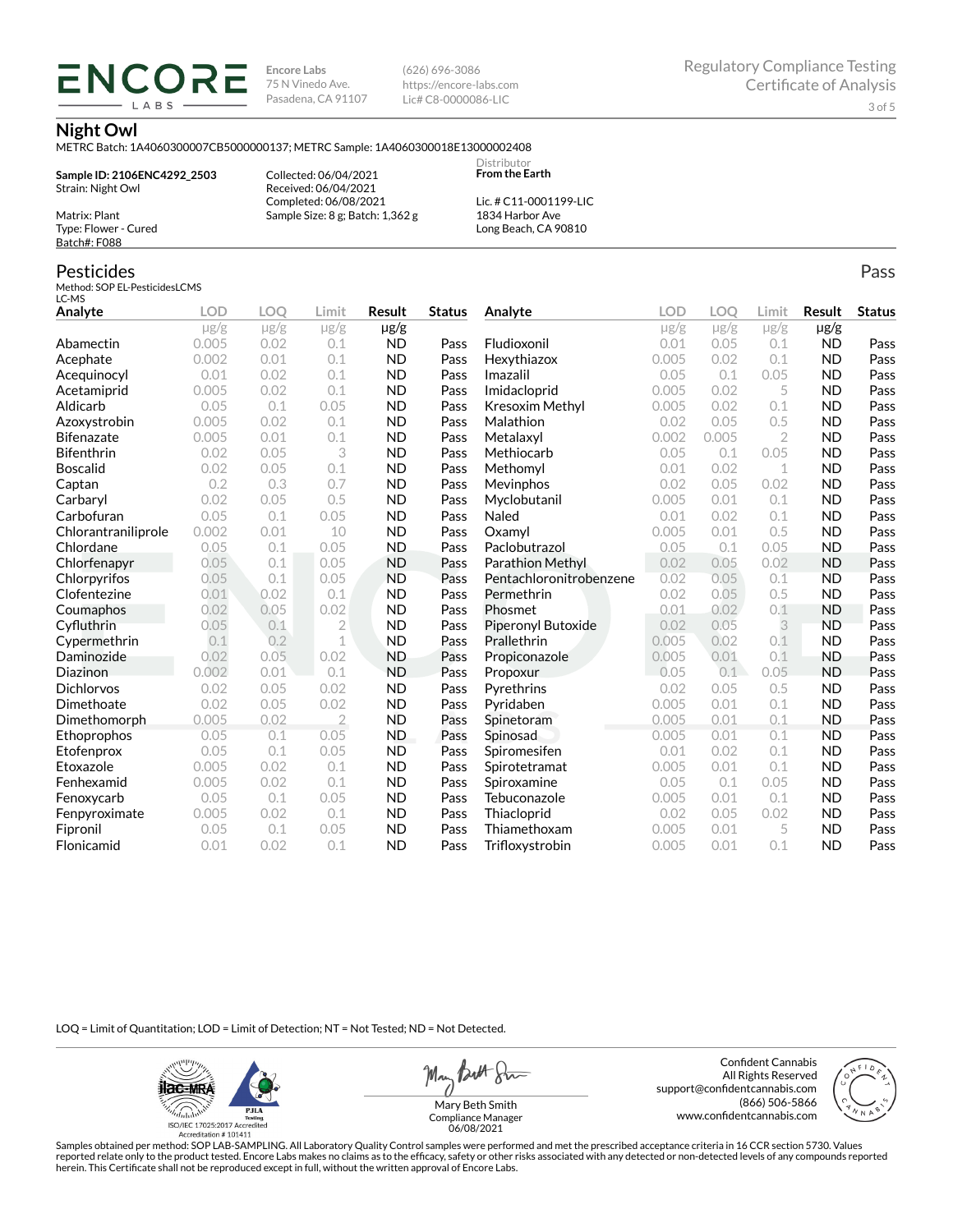**ENCORE Encore Labs** LABS

75 N Vinedo Ave. Pasadena, CA 91107 (626) 696-3086 https://encore-labs.com Lic# C8-0000086-LIC

Regulatory Compliance Testing Certificate of Analysis

## **Night Owl**

METRC Batch: 1A4060300007CB5000000137; METRC Sample: 1A4060300018E13000002408

| Sample ID: 2106ENC4292 2503<br>Strain: Night Owl            | Collected: 06/04/2021<br>Received: 06/04/2021<br>Completed: 06/08/2021 | Distributor<br><b>From the Earth</b><br>Lic. # C11-0001199-LIC |          |
|-------------------------------------------------------------|------------------------------------------------------------------------|----------------------------------------------------------------|----------|
| Matrix: Plant<br>Type: Flower - Cured<br>Batch#: F088       | Sample Size: 8 g; Batch: 1,362 g                                       | 1834 Harbor Ave<br>Long Beach, CA 90810                        |          |
| <b>Mycotoxins</b><br>Method: SOP EL-PesticidesLCMS<br>LC-MS |                                                                        |                                                                |          |
|                                                             | $\sim$                                                                 | $\sim$ $\sim$                                                  | $\cdots$ |

| Analyte                 | LOD.  | LOC        | Limit      | Result    | <b>Status</b> |
|-------------------------|-------|------------|------------|-----------|---------------|
|                         | µg/kg | $\mu$ g/kg | $\mu$ g/kg | µg/kg     |               |
| <b>B1</b>               |       |            |            | ND        | Tested        |
| B <sub>2</sub>          |       |            |            | ND        | <b>Tested</b> |
| G <sub>1</sub>          |       |            |            | ND        | <b>Tested</b> |
| G <sub>2</sub>          |       |            |            | ND.       | <b>Tested</b> |
| Ochratoxin A            |       |            | 20         | <b>ND</b> | Pass          |
| <b>Total Aflatoxins</b> |       |            | 20         | <b>ND</b> | Pass          |



Date Tested: 06/07/2021 LOQ = Limit of Quantitation; LOD = Limit of Detection; NT = Not Tested; ND = Not Detected.



May *Butt* 8mm

Confident Cannabis All Rights Reserved support@confidentcannabis.com (866) 506-5866 www.confidentcannabis.com



Compliance Manager 06/08/2021

Samples obtained per method: SOP LAB-SAMPLING. All Laboratory Quality Control samples were performed and met the prescribed acceptance criteria in 16 CCR section 5730. Values reported relate only to the product tested. Encore Labs makes no claims as to the efficacy, safety or other risks associated with any detected or non-detected levels of any compounds reported<br>herein. This Certificate shall

4 of 5

Pass